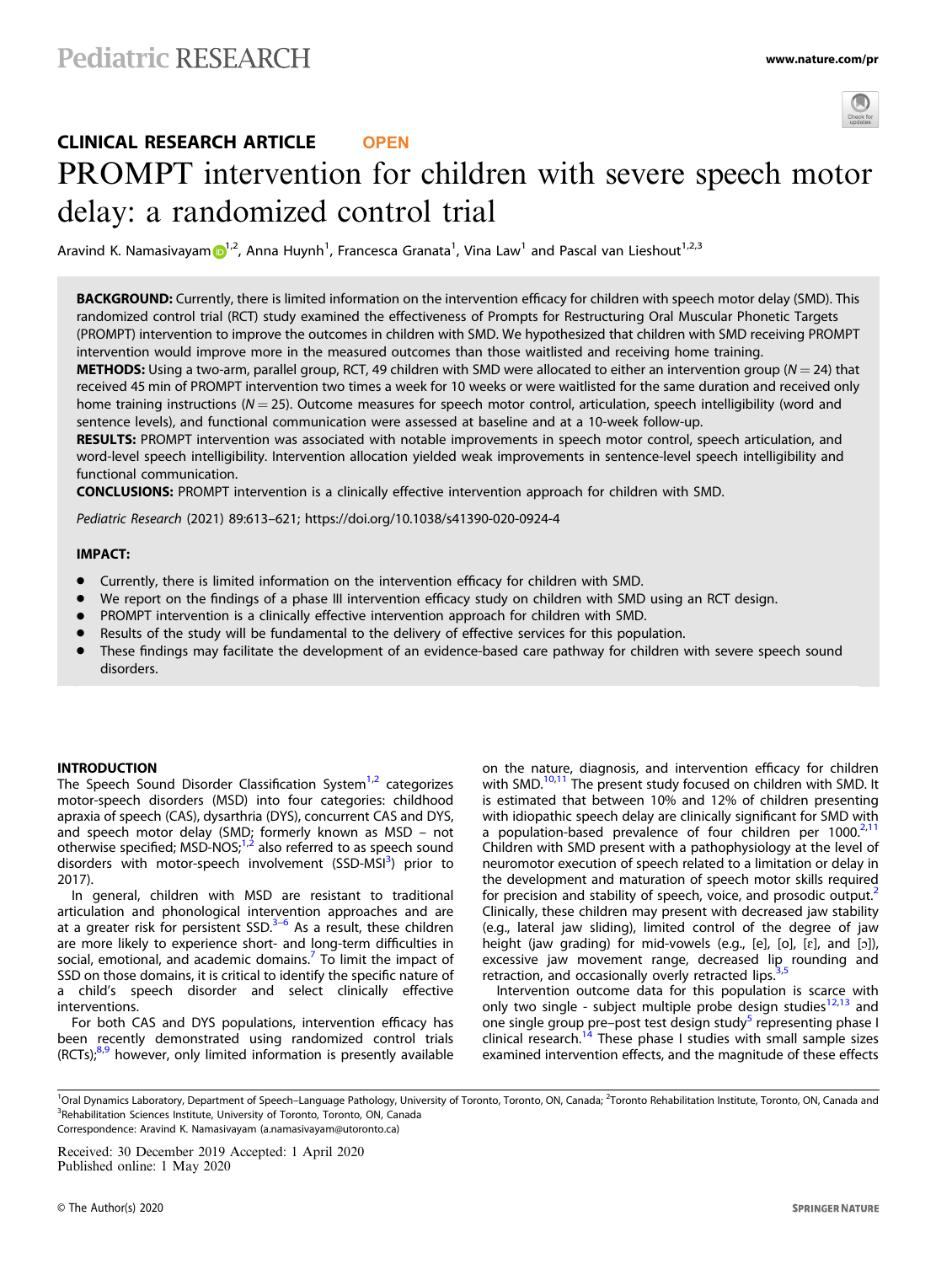to determine whether the intervention is appropriate for further refinement (phase II) and subsequent clinical trials (phase III). Since then, several phase II studies have refined the definition of this population, $3,10$  $3,10$  $3,10$  identified appropriate outcome measures,  $15$  replicated the magnitude of change (effect size) from phase I studies, $3$ developed standardized measurement procedures to assess intervention fidelity,<sup>[16](#page-8-0)</sup> and most importantly, determined optimal intervention dosage parameters $3$  for SMD.

From the sparse data that is available, interventions such as the Motor-Speech Treatment Protocol (MSTP)<sup>[3,12](#page-8-0)</sup> and Prompts for Restructuring Oral Muscular Phonetic Targets (PROMPT<sup>[4](#page-8-0),[5](#page-8-0)</sup>) that integrate information across auditory, visual, and tactile–kinesthetic systems have demonstrated positive improvements in speech production and speech intelligibility for this population. Although both the MSTP<sup>[12](#page-8-0)</sup> and PROMPT have emerging (phase I/II) evidence for the intervention of SMD, PROMPT was selected as the intervention approach in the current study because it focuses on improving the accuracy<sup>[5,13](#page-8-0)</sup> as well as the stability of speech production,<sup>[4,17](#page-8-0)</sup> which makes it more suited to address the core issues in this population. The purpose of this paper is to report on the findings of a phase III intervention efficacy study using PROMPT on children with SMD using a randomized control trial (RCT) design. Currently, these data do not exist, and results from this study will be fundamental to informing the delivery of effective services for this population.

## STUDY AIMS AND HYPOTHESES

The study examined the effectiveness of PROMPT (10-week, 2×/ week) intervention, in comparison to a waitlist/home training group to improve the outcomes in children with SMD (previously referred to as SSD-MSI or MSD-NOS<sup>[1](#page-8-0)</sup>) using the World Health Organization's International Classification of Functioning, Disabil-ity and Health: Child and Youth (WHO-ICF-CY<sup>[18](#page-8-0)</sup>) framework. As per the WHO-ICF-CY framework, we assessed the following levels: (1) body structures and functions: speech motor control, speech articulation, and speech intelligibility; and (2) activities and participation level: functional communication. We hypothesized that children with SMD receiving PROMPT (10-week, 2×/week) intervention would improve outcomes, more so than those waitlisted and receiving home training.

## **METHODS**

#### Design

This study used a multi-site, two-arm, parallel group, RCT design with concealed group allocations. In this study, both the investigator and outcome assessors were blinded to the group allocation. One arm received 10 weeks of PROMPT intervention (intervention group), while the other arm was waitlisted for the same period and received routine home training instructions (waitlist/home training group). The study integrity was monitored by an arm's-length, external agency, The Applied Health Research Center (AHRC) at St. Michael's Hospital in Toronto, Ontario, Canada. The AHRC was responsible for verifying the consent process; ensuring participants met study inclusion/exclusion criteria; conducting on-site data monitoring visits; centrally administering randomized group allocation via sequentially numbered and opaque-sealed envelopes; verifying source data and data entry; conducting a priori and interim power analysis and all other statistical analysis on outcome measures.

## Participants and setting

Children were recruited from three community-based healthcare centers (in Mississauga, Toronto, and Windsor, Ontario, Canada). Children were eligible to participate in the study if they met the following inclusion criteria: (a) aged between 3 and

10 years of age; (b) presented with a moderate-to-severe SSD (≤64% severity determined by the percentage of consonants correct (PCC)<sup>19</sup>) and were classified descriptively as having SMD using features reported in the precision stability index;  $^{7,10}$  $^{7,10}$  $^{7,10}$  (c) have English as the primary language spoken at home; (d) hearing and vision within normal limits; (e) non-verbal intelligence at or above the 25th percentile (average/within normal limits on the cognitive test with a standard score ≥90; Primary Test of Non-verbal Intelligence (P-TONI) $^{20}$ ); (f) ageappropriate or mildly delayed receptive language skills (CELF-P2: Clinical Evaluation of Language Fundamentals – Preschool 2nd edition for children between 3 and 6 years; $^{21}$  $^{21}$  $^{21}$  CELF-4: Clinical Evaluation of Language Fundamentals – 4th edition for students between 5 and 21 years;<sup>[22](#page-8-0)</sup> standard score  $\geq$ 78); (g) presence of a minimum of four out of nine indicators for MSI (1. lateral jaw sliding, 2. decreased lip rounding and retraction, 3. inadequate integration of jaw and lips across two planes of movement (front/back and up/down, such as needed in the sounds produced in, e.g., "down", "bite", "mommy"), 4. limited tongue tip elevation from jaw or limited posterior tongue movements, 5. inability to alternate place of articulation and/or planes of movement (e.g., lip rounding/retraction in "yoyo" or in multisyllabic words such as "ladybug", "doubleyou"), 6. limited variety of speech movements (e.g., using jaw as primary articulator), 7. limited vowel and consonant repertoire and distortions of vowels and consonants, 8. limited syllable and word shapes, and 9. difficulty maintaining sound and syllable integrity with increased length and complexity of utterance<sup>[5](#page-8-0)</sup>); and (h) demonstrated readiness for direct speech therapy and age-appropriate play skills. Due to slow participant recruitment, amendments (March 2014) to the inclusion criteria were made  $~1$ -7.5 months following the start of the study/initial ethics approval (July 2013). These amendments pertain to an increase in the age range from 3–6 to 3–10 years old and the removal of restrictions in expressive language (from (f)). Children were excluded from the study if they presented with any of the following: (a) signs and symptoms suggesting global motor involvement (e.g., cerebral palsy); (b) more than 7 out of 12 indicators for  $CAS<sub>1</sub><sup>23</sup>$  $CAS<sub>1</sub><sup>23</sup>$  $CAS<sub>1</sub><sup>23</sup>$  (c) autism spectrum disorders; (d) oral structural/resonance issues; and (e) feeding/drooling issues.

#### Intervention

Empirical studies to support the use of PROMPT for children and adults with speech disorders that affect speech motor planning and execution processes have been conducted, replicated, and validated by researchers and independent labs from around the world.<sup>5,13,17,[24,25](#page-8-0)</sup> In PROMPT intervention, goals are chosen to reflect the complex inter-relationships among physical-sensory, cognitive-linguistic, and social-emotional domains.<sup>[4](#page-8-0)</sup> A PROMPT clinician would use the motor-speech hierarchy (MSH $<sup>4</sup>$  $<sup>4</sup>$  $<sup>4</sup>$ ) to select</sup> speech motor goals for intervention. The MSH represents seven hierarchal and interactive developmental stages in speech motor control (stage I: tone; stage II: phonatory control; stage III: mandibular control; stage IV: labial–facial control; stage V: lingual control; stage VI: sequenced movements; stage VII: prosody). These hierarchical speech motor goals are embedded into cognitive-linguistic and social-emotional needs of the child. Intervention typically proceeds from the lowest subsystem in the MSH where a child has speech motor control issues. Specific techniques are used to stimulate sensory input (i.e., tactile, kinesthetic, proprioceptive, auditory, and visual) to facilitate the formation of sensory–motor pathways required for the acquisition and accurate production of speech movement patterns. Principles of motor learning, $^{26}$  $^{26}$  $^{26}$  such as pre-practice considerations, practice schedules (e.g., blocked and random practice), knowledge of performance (KP; e.g., "use your small mouth"), and knowledge of results (KR; e.g., "that was very good"), were applied to intervention sessions depending on the child's needs. Early in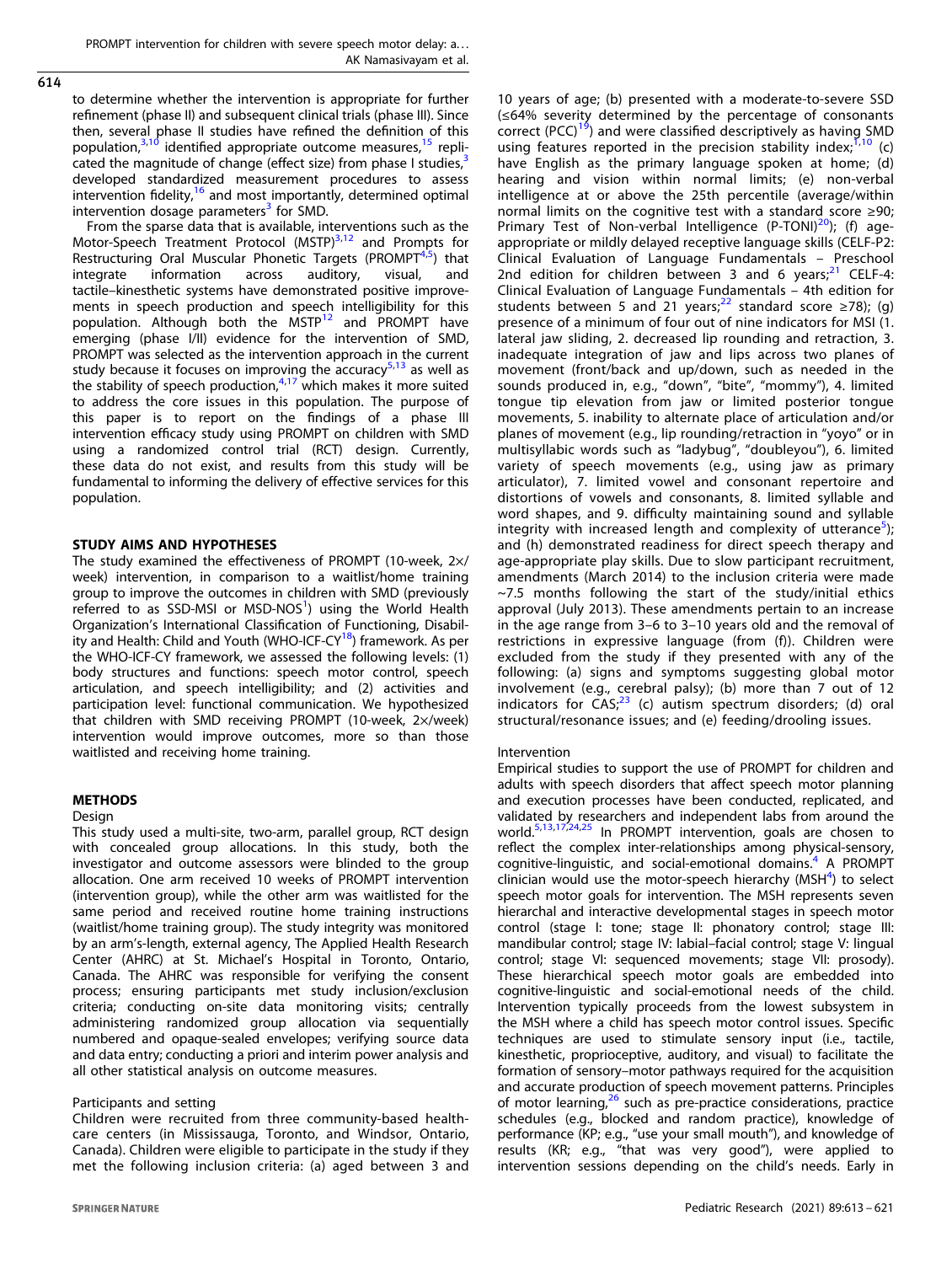

Fig. 1 Outcome measures. Different outcome measures used to assess the body structures and functions, and activities and participation levels for the WHO-ICF-CY framework.[18](#page-8-0) See section on "Outcomes measures" for further details. a Verbal Motor Production Assessment for Children – Focal Oromotor Control.<sup>[28](#page-8-0)</sup> b Verbal Motor Production Assessment for Children – Sequencing.<sup>28</sup> c Probe Words.<sup>[13](#page-8-0)</sup> d Single-word articulation assessment subtest of the Diagnostic Evaluation of Articulation & Phonology test (DEAP).<sup>[29](#page-8-0)</sup> e PCC, percentage of consonants correct derived from the DEAP test.<sup>[19](#page-8-0)</sup> f Single-word phonology assessment subtest of the DEAP.<sup>[29](#page-8-0)</sup> g Children's Speech Intelligibility Measure  $(CSIM).<sup>31</sup>$  $(CSIM).<sup>31</sup>$  $(CSIM).<sup>31</sup>$  h Beginner's Intelligibility Test (BIT).<sup>32</sup> i Focus on the Outcomes of Communication Under Six tool (FOCUS).<sup>3</sup>

intervention, immediate, and frequent feedback (KR and KP) was provided after each speech production to facilitate acquisition of new speech motor patterns. As sessions progressed, feedback frequency was decreased to encourage the child to self-monitor and control their own speech output.<sup>[26](#page-8-0)</sup> Intervention was delivered by an experienced and PROMPT certified speech–language pathologist (SLP).

Caregivers of the children in the waitlist/home training control group received a four-page handout detailing speech, language, and literacy strategies to be carried out at home. The materials were developed primarily by the Erinoak Kids Center for Treatment and Development [\(https://www.erinoakkids.ca/home.](https://www.erinoakkids.ca/home.aspx)  $a$ spx) and adapted from the literature.<sup>[27](#page-8-0)</sup> These handouts are provided as part of standard care in the province of Ontario, Canada to caregivers of children who are waiting to receive speech and language services. These strategies pertain to therapy readiness (e.g., follow your child's lead, use simple language, get face to face), responding to a child's effort to communicate (e.g., ask choice questions, repeat any part of the sentence that you understand, be a model for children to teach the skills of revision), and promoting early literacy skills (e.g., shared book reading, give lots of encouragement, explain book/print organization).

#### Outcome measures

Outcome measures were assessed at the body structures and functions level, and at the activities–participation level as per the WHO-ICF-CY $^{15,18}$  $^{15,18}$  $^{15,18}$  framework (see Fig. 1). These outcome measures and reliability procedures were assessed by SLPs blind to both group and session (baseline or 10-week follow-up) allocation. All outcome measures were assessed at baseline and at a 10-week follow-up (i.e., 10 weeks of intervention or 10 weeks of waitlist/ home training).

Measures at body structures and functions level

(a) Speech motor control function was assessed using the Verbal Motor Production Assessment for Children (VMPAC<sup>28</sup>) and a criterion-referenced probe wordlist procedure.<sup>[13](#page-8-0),[24](#page-8-0)</sup> The VMPAC was standardized on typically developing children between the ages of 3 and 12 years. The VMPAC measures the accuracy and consistency of non-speech and speech productions on a three-point scale (0: incorrect; 1: partly incorrect; 2: correct), and aids the identification of the level of breakdown in motor-speech control in children. For the present study, two subsections of VMPAC were administered: (a) focal oromotor control (VMPAC-FOC): assesses jaw, lip, and tongue oromotor control in speech (e.g., "Say /a/") and non-speech movements (e.g., "Show me how you bite"); and (b) sequencing (VMPAC-SEQ): assesses the ability to correctly produce speech and non-speech movements in sequential order (e.g., "Say /m-o-i, m-o-i, m-o-i, m-o-i/"). The obtained raw scores are divided by the sum of the corresponding subsection scores and converted to a percent score (min 0 to max 100). A criterion-referenced measurement of the speech motor system using Probe Words<sup>[13,24](#page-8-0)</sup> was also carried out. The probe wordlist consists of four levels with ten words at each level. These levels are based on the hierarchical development of the speech motor system:<sup>[4](#page-8-0)</sup> level 1 are words that focus on jaw-driven movements (e.g., "Bob", "map"); level 2 are words that focus on labial–facial movements (e.g., "moon," "feet"); level 3 are words that focus on lingual movements (e.g., "sun," "dig"); and level 4 are words that capture sequences of movements that integrates jaw–lip–tongue movements (e.g., "banana,"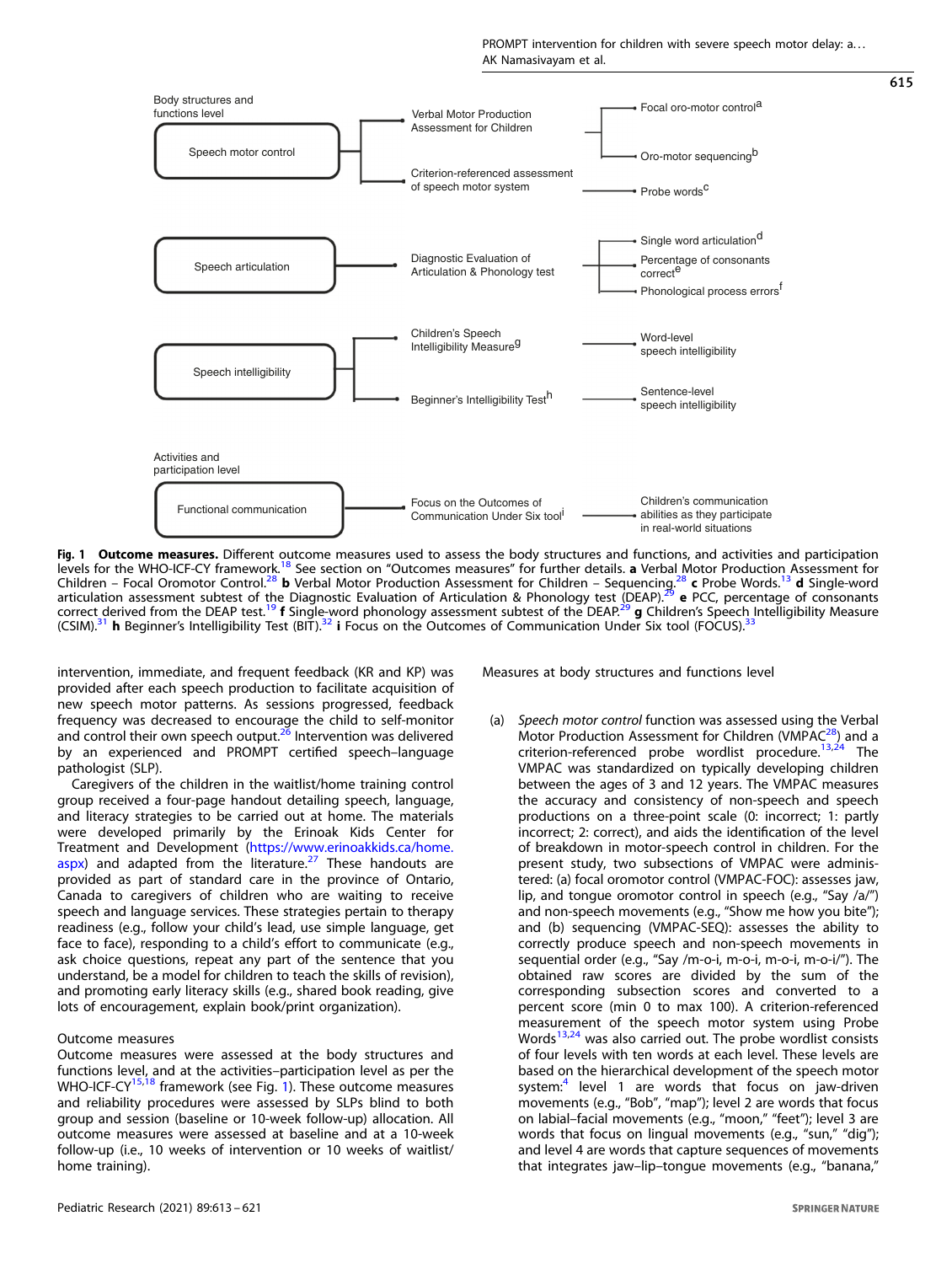"ice cream"). The probe word assessment uses a picturenaming task and the child's responses are scored as 1 or 0 depending on whether they meet the appropriate movement criteria (e.g., jaw range, jaw stability, lip symmetry, lip rounding/retraction, voicing transition, labial–lingual transition). The scores are summed across all 40 words and can range from 0 to 298, with a higher score (at 10-week followup) implying better outcomes. For the present study, the scoring was conducted using recorded videos by blinded raters.

- (b) Speech articulation was assessed at the single-word level using the Diagnostic Evaluation of Articulation & Phonology test (DEAP $^{29}$  $^{29}$  $^{29}$ ). The DEAP test is a standardized, normreferenced measure with published validity and reliability data for children between the ages of 3 and 8;11 years of age.<sup>29</sup> Children are asked to name 30 pictures in the DEAP test, which evaluates a child's ability to correctly articulate English vowels, diphthongs, and consonants in different word (initial, medial, and final) positions. Articulation errors are phoneme substitutions, omissions, distortions, and additions. Raw scores are calculated by summing the number of articulation errors across word positions (total possible articulation errors = 103). The DEAP test manual<sup>[29](#page-8-0)</sup> provides tables to convert raw scores to standard scores (Z) using the formula:  $Z = X - M/SD^{30}$  $Z = X - M/SD^{30}$  $Z = X - M/SD^{30}$  (where X is the raw score, M the mean, and SD the standard deviation). Standard scores use an equal interval scale and thus can be applied to track progress over time.<sup>[3,23](#page-8-0)</sup> The standard score ranges from 55 to 145, with a higher score at 10-week follow-up indicating better outcomes. PCC $<sup>19</sup>$  $<sup>19</sup>$  $<sup>19</sup>$  is calculated from the</sup> same 30-item picture-naming task as mentioned above for DEAP. PCC raw scores are obtained by dividing the number of consonant errors produced by the total number of consonants (67) in the syllable-initial and syllable-final positions. The resulting number is then multiplied by 100 to get a percent score (range 0–100), with a higher score implying a better outcome at 10-week follow-up. Phonological process errors are speech sound error patterns such as the substitution of a plosive consonant (e.g., /p, b, t, d/) for a fricative consonant (e.g., /s, f/) as in "soap"  $\rightarrow$  "toap", reducing the number of consonants in a consonant cluster (e.g., "snake"  $\rightarrow$  "nake") and consonant deletions (e.g., "cat"  $\rightarrow$  "ca"). The DEAP manual evaluates ten such speech sound error patterns and the raw scores are calculated by adding the error patterns across 50 words (total possible speech sound error patterns  $= 214^{29}$  $= 214^{29}$  $= 214^{29}$ ). The raw scores are then converted to standard scores (ranging from 55 to 145) as described previously, where a higher standard score implies a better outcome following 10 weeks.
- (c) Speech intelligibility was assessed using imitation tasks selected from a list of closed set of single words from the Children's Speech Intelligibility Measure (CSIM $31$ ) and a list of open-set connected speech sentences from the Beginner's Intelligibility Test ( $BIT<sup>32</sup>$  $BIT<sup>32</sup>$  $BIT<sup>32</sup>$ ). A different list of single words and sentences were used for each child in the baseline and 10-week follow-up assessments. The child's imitations of the clinician's model were audio-taped and played to a group of three listeners who were blinded to both group and session (pre or post) allocation. No listener heard the same child or the list of words/sentences twice. In total, 135 listeners (age  $M = 22.61$  years; SD = 3.94; 61% females) participated in the study. All listeners passed a hearing screen at 25 dB HL (hearing level) and reported little or no exposure to speech of children with speech disorders. Listeners were recruited from the University of Toronto.

The CSIM is composed of 200 lists of 50 words. The children were required to imitate one randomly chosen wordlist. These words were played in random order to three

The BIT includes four lists of ten syntactically simple sentences that are four to six words in length. Each sentence is composed of one or two syllable words, which are familiar to children. Children's sentence productions are played to listeners who are asked to write down what they thought the child said. Sentence-level intelligibility scores were calculated from the percentage of target words correctly transcribed (min 0 to max 100). Further details on the procedures for the validity, reliability, administration, and scoring of these tests are standardized and reported<br>elsewhere in detail.<sup>3,5,12,23,31,32</sup>

## Activities and participation level

Functional communication was assessed using the Focus on the Outcomes of Communication Under Six tool (FOCUS<sup>[33](#page-8-0)</sup>). FOCUS<sup>33</sup> is a valid and reliable outcome tool that assesses the changes in children's ability to communicate in everyday life and correlates well with quality-of-life measures. $33$  It is a standardized 50-item questionnaire that is rated on a seven-point rating scale by either a caregiver or a SLP. For the current study, we used the caregiverscored questionnaire to assess changes in functional communication. The minimum and maximum scores that can be obtained on this measure are 0 and 350 points respectively, with a change of ≥16 points indicating a minimal clinically important difference  $(MCID<sup>33</sup>)$ . A higher score at 10-week follow-up implies better outcomes.

## Sample size calculation

A priori power analysis was calculated based on effect sizes reported in an earlier study, which included 12 children (between the ages of 3;11 and 6;7 years) with moderate to profound SSD and motor-speech difficulties, who received PROMPT intervention for a duration of 9 weeks.<sup>5</sup> Analysis indicated that between 5 and 22 participants per group were required for different variables (speech motor control, speech articulation, and speech intelligibility) to detect an intervention effect with a power of 0.95 and  $\alpha$ level of 0.05. Sample size could not be calculated a priori for functional communication as no FOCUS data was available at the start of the study for the given intervention and/or population to inform sample size calculations. For the interim (or study midpoint) sample size calculation, CSIM and FOCUS were used. Sample sizes were calculated only for FOCUS and CSIM as there were no reported meaningful differences (cut-off scores) to consider for power analysis for other variables (e.g., speech motor control, articulation). For FOCUS, an SD of 67 (SD of waitlist/home training group) was chosen for the sample size calculation. Based on this SD, the required sample size was calculated to detect a MCID<sup>[33](#page-8-0)</sup> of 16 points with 80% power and two-sided  $\alpha$  of 5%. This resulted in a sample estimate of 122 participants per group that was adjusted for measurement at two time points (correlation of 0.75 between pre/baseline and post) using an analysis of covariance (ANCOVA). For CSIM, an SD of 17 (of waitlist/home training group) was used for sample size calculations to detect a difference of 10% (absolute) with 80% power and two-sided α of 5%. These calculations yielded a sample estimate of 21 participants per group based on measurement at two time points (correlation of 0.75 between pre/baseline and post) for an ANCOVA analysis. However, a sample size of 122 per group is clinically and practically challenging to achieve in a reasonable timeframe for disorders with such low incidence/prevalence rates. Thus, we decided to terminate recruitment in the study with a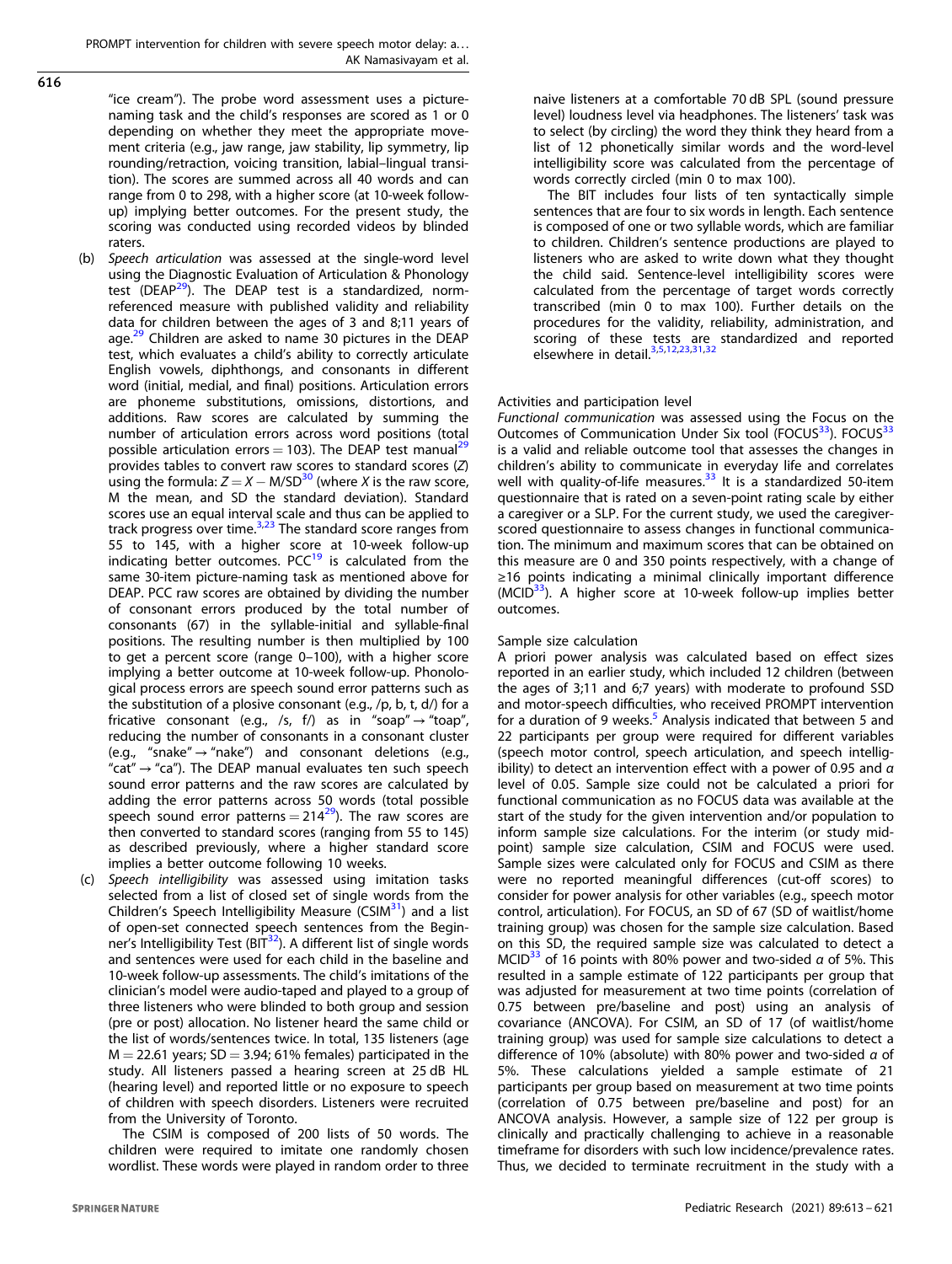PROMPT intervention for children with severe speech motor delay: a... AK Namasivayam et al.

<span id="page-4-0"></span>

Fig. 2 Consolidated Standards of Reporting Trials (CONSORT) flow diagram.

clinically feasible final sample size of 25 participants per group based on CSIM sample size calculations, acknowledging the fact that results for the FOCUS outcome measure would be underpowered.

#### Randomization

Randomization was conducted by an external data monitoring and safety agency, the AHRC at St. Michael's Hospital in Toronto, Ontario, Canada. At AHRC, the randomization sequence was computer generated and stratified by clinical site with random permuted blocks of sizes 2 and 4. The randomized group allocations were placed in sequentially numbered, opaque, and sealed envelopes, which were provided to clinical sites at the start of the study by AHRC. Once the eligibility criteria were met and informed consent was obtained from each participant, the study coordinator at each clinical site opened one envelope that contained a group allocation. A new envelope was opened for every participant.

#### Blinding

All study personnels (including the principal investigator, all research and clinical staff, and outcome assessors) were blind to group allocation, except for the study coordinator (at the local clinical site), the SLP delivering the intervention, and the participants. Outcome assessors (e.g., SLPs and listeners who evaluated speech intelligibility) received edited audio and video recordings of the child's productions, which did not contain group/session allocation information.

#### Data management

The ethics for this study was approved by the Research Ethics Board at the University of Toronto (Protocol #29142) and the study was registered at the Clinical Trials Registry prior to submission (#NCT02105402). The study's integrity was maintained by AHRC who verified the consent process, conducted on-site data monitoring visits, ensured participants met the study inclusion/ exclusion criteria, verified source data, conducted data entry verifications, randomized group allocation, and conducted interim power analysis and all statistical analysis on outcome measures. All consent forms and identifying information are stored in a locked filing cabinet at each respective clinical site and can only be accessed by the study coordinator and the AHRC. All experimental data were de-identified, blinded, and transferred to the research coordinating center at the Oral Dynamics Lab, University of Toronto. Digital (audio and video) files were stored and transferred on a Level 2 HIPAA Hardware Encrypted External Desktop Drive. All file storage and transfer met the requirements of the Personal Health Information Protection Act and ethics guidelines.

**SPRINGER NATURE**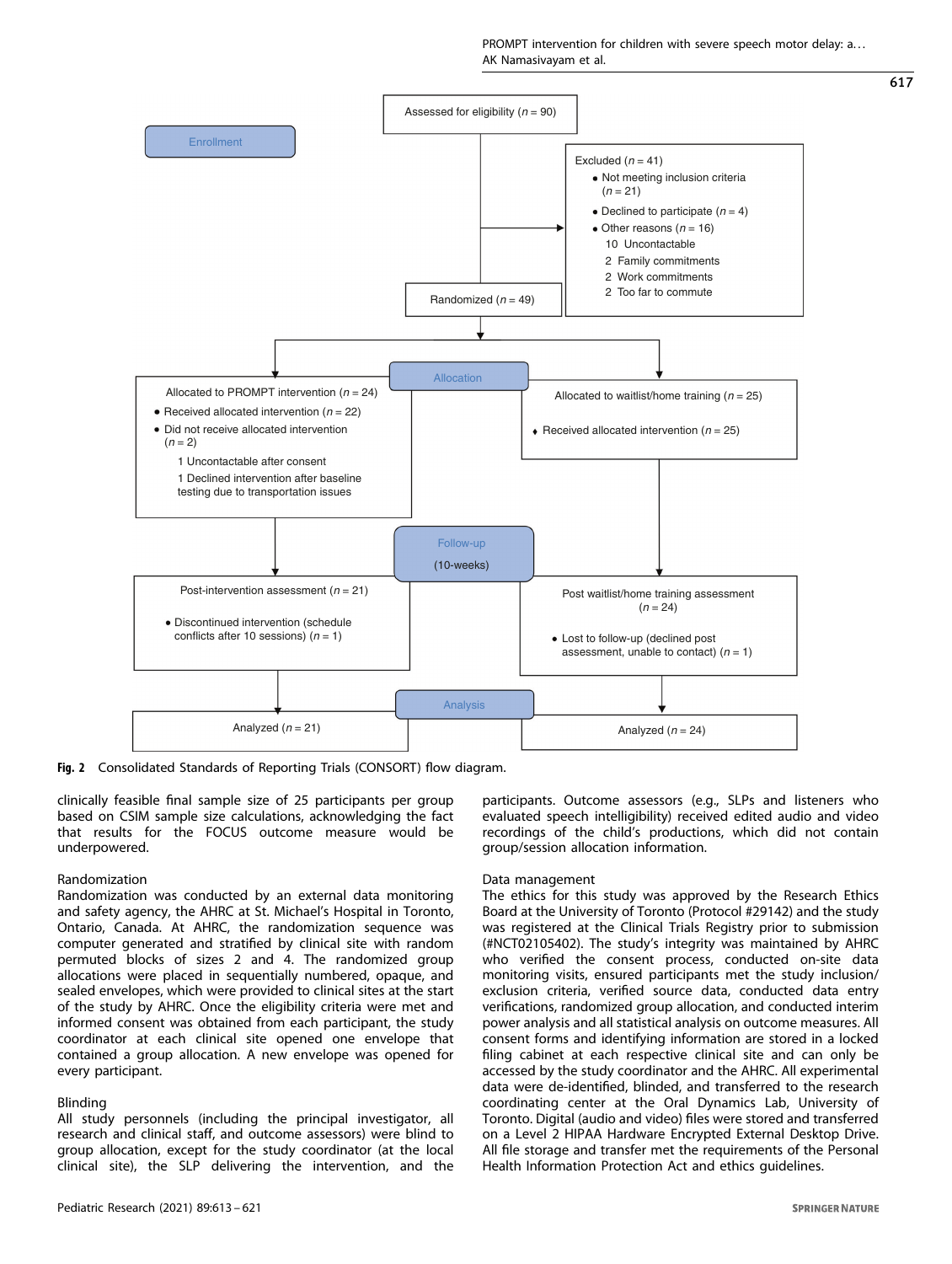## Recording, fidelity, and reliability

618

All assessment and intervention sessions were video recorded (JVC Everio GZ-E220 HD: resolution  $1920 \times 1080$ ) and audio recorded (using Zoom H1 Ver 2.0: resolution 16 bit/sample at 44.1 kHz) to calculate inter-rater reliability and intervention fidelity. κ-Statistics was used for inter-rater reliability calculations, where <0, 0.2, 0.4, 0.6, 0.8, and 1, are often referred to agreement that is poor, slight, fair, moderate, substantial, and almost perfect,<br>respectively.<sup>[34](#page-8-0)</sup> The κ coefficient was calculated from 20% of all data by SLPs who were blind to group and session allocations. The average κ coefficient was 0.73 (substantial) for assessment transcriptions (International Phonetic Alphabet). The κ scores calculated from video recordings of Probe Words at the different levels ranged between fair and moderate: level 1, mandibular  $=$ 0.52; level 2, labial–facial  $= 0.57$ ; level 3, lingual  $= 0.63$ ; and level 4, sequenced  $= 0.48$ . To calculate internal consistency, the Cronbach's α coefficient was used where <0.5, 0.6, 0.7, 0.8, and 0.9 are often referred to as unacceptable, poor, questionable, acceptable, good, and excellent, respectively for internal consistency levels.<sup>[35](#page-8-0)</sup> The Cronbach's α scores calculated at the different levels of Probe Words ranged between acceptable and good: level 1, mandibular =  $0.75$ ; level 2, labial-facial = 0.79; level 3, lingual = 0.78; and level 4, sequenced  $= 0.83$ .

Intervention fidelity was calculated for 20% of all intervention sessions. Clinicians met the intervention fidelity requirement of >80% based on video recordings of intervention session using the fidelity checklist form.<sup>[16](#page-8-0)</sup> Audio recordings of the children's productions of speech intelligibility items were saved as .wav files and played in random order to three naïve listeners using a headphone amplifier (PreSonus HP60) and headphones (Sony MDR-XD10) at 70 dB SPL.

## Statistical methods

All data entry verifications and primary statistical analyses were performed by a research biostatistician from the AHRC. All outcome measures were analyzed with an ANCOVA model with baseline scores set as a covariate using the intent-to-treat principle. Missing data were treated as missing in the analyses and presented in Table [2](#page-6-0). Effect sizes were calculated from the regression models in the original units for each variable and reported along with their 95% confidence intervals. All statistical procedures were carried out using R software version 3.5.1<sup>36</sup> with a two-sided  $\alpha$  level of 0.05.

## RESULTS

#### Recruitment and participant flow

Recruitment and data collection for the study occurred between January 2014 and June 2017. Ninety children were assessed for eligibility and 49 children were randomized  $(N = 24$  for the intervention group, mean age = 48.70 months,  $SD = 11.17$ ;  $N = 25$ for waitlist/home training group, mean age  $=$  48.08 months, SD  $=$ 12.33). Forty-five children's data were available for final analysis. The trial design and study flow is presented in Fig. [2](#page-4-0) as per the Consolidated Standards of Reporting Trials (CONSORT<sup>37</sup>) guidelines. In the current study, all children met the age criteria for the standardized tests and outcome measures, except three children who were above the age of 6 years (6;1, 6;3, and 7;9 years) and did not align with the permissible testing age for the FOCUS measure.

### Baseline characteristics

Information on the study sample is presented in Table 1.

## Intervention delivery

PROMPT intervention was delivered using the following dose parameters: dose form (structured play in a quiet setting), dose (69.75 productions per goal), dose frequency (twice per week), session duration (45 min), total intervention duration (10 weeks),

|                                               | Table 1. Participant demographics (mean (SD); see section on |  |  |  |  |
|-----------------------------------------------|--------------------------------------------------------------|--|--|--|--|
| "Participants and setting" for more details). |                                                              |  |  |  |  |

|                                                                                                                                                                                                                                                                                                                                                                                                                                                                                                                                                                                                                                                                                                                                 | <b>PROMPT</b><br>treatment | Waitlist/home<br>training         | Missing (%) |  |  |  |
|---------------------------------------------------------------------------------------------------------------------------------------------------------------------------------------------------------------------------------------------------------------------------------------------------------------------------------------------------------------------------------------------------------------------------------------------------------------------------------------------------------------------------------------------------------------------------------------------------------------------------------------------------------------------------------------------------------------------------------|----------------------------|-----------------------------------|-------------|--|--|--|
| Participants                                                                                                                                                                                                                                                                                                                                                                                                                                                                                                                                                                                                                                                                                                                    | 24                         | 25                                |             |  |  |  |
| Age (months)                                                                                                                                                                                                                                                                                                                                                                                                                                                                                                                                                                                                                                                                                                                    |                            | 48.70 (11.17) 48.08 (12.33)       | 2.0         |  |  |  |
| Gender <sup>a</sup>                                                                                                                                                                                                                                                                                                                                                                                                                                                                                                                                                                                                                                                                                                             |                            |                                   | 2.0         |  |  |  |
| Female                                                                                                                                                                                                                                                                                                                                                                                                                                                                                                                                                                                                                                                                                                                          | 9(39.10)                   | 10 (40.00)                        |             |  |  |  |
| Male                                                                                                                                                                                                                                                                                                                                                                                                                                                                                                                                                                                                                                                                                                                            | 14 (60.90)                 | 15 (60.00)                        |             |  |  |  |
| Primary language<br>(English) spoken at home <sup>a</sup>                                                                                                                                                                                                                                                                                                                                                                                                                                                                                                                                                                                                                                                                       | 24 (100.0)                 | 25 (100.0)                        | 0.0         |  |  |  |
| Hearing and vision (within<br>normal limits) <sup>a</sup>                                                                                                                                                                                                                                                                                                                                                                                                                                                                                                                                                                                                                                                                       | 24 (100.0)                 | 25 (100.0)                        | 0.0         |  |  |  |
| History of speech and<br>language intervention <sup>a</sup><br>P-TONI <sup>b</sup>                                                                                                                                                                                                                                                                                                                                                                                                                                                                                                                                                                                                                                              | 13 (65.0)                  | 19 (82.60) 12.2                   |             |  |  |  |
| Non-verbal index                                                                                                                                                                                                                                                                                                                                                                                                                                                                                                                                                                                                                                                                                                                |                            | 103.95 (12.96) 106.39 (23.94)     | 12.2        |  |  |  |
| PCC <sup>c</sup>                                                                                                                                                                                                                                                                                                                                                                                                                                                                                                                                                                                                                                                                                                                |                            | 40.42 (15.22) 44.47 (19.15)       | 6.1         |  |  |  |
| CELF <sup>d</sup>                                                                                                                                                                                                                                                                                                                                                                                                                                                                                                                                                                                                                                                                                                               |                            |                                   |             |  |  |  |
| Receptive<br>language index                                                                                                                                                                                                                                                                                                                                                                                                                                                                                                                                                                                                                                                                                                     |                            | 91.81 (14.16) 101.12 (15.50) 32.7 |             |  |  |  |
| Expressive<br>language index                                                                                                                                                                                                                                                                                                                                                                                                                                                                                                                                                                                                                                                                                                    |                            | 72.24 (11.53) 80.50 (18.34) 32.7  |             |  |  |  |
| Mean number of indicators                                                                                                                                                                                                                                                                                                                                                                                                                                                                                                                                                                                                                                                                                                       |                            |                                   |             |  |  |  |
| Motor-speech<br>involvement <sup>e</sup>                                                                                                                                                                                                                                                                                                                                                                                                                                                                                                                                                                                                                                                                                        | 8.11 (1.71)                | 8.29 (1.68)                       | 20.4        |  |  |  |
| Child apraxia of<br>speech <sup>†</sup>                                                                                                                                                                                                                                                                                                                                                                                                                                                                                                                                                                                                                                                                                         | 3.76(0.83)                 | 4.10 (1.02)                       | 24.5        |  |  |  |
| SD standard deviation, P-TONI Primary Test of Non-verbal Intelligence, PCC<br>percentage of consonants correct, CELF Clinical Evaluation of Language<br>Fundamentals,<br><b>DEAP</b><br>Diagnostic<br>Evaluation<br>of<br>Articulation<br>&<br>Phonology test.<br><sup>a</sup> Proportion of children.<br><sup>b</sup> Standard scores of P-TONI. <sup>20</sup><br><sup>c</sup> Percentage of consonants correct extracted from the DEAP. <sup>19,29</sup><br><sup>d</sup> Standard scores of Clinical Evaluation of Language Fundamentals<br>(CELF-4; <sup>22</sup> CELF-P2 <sup>21</sup> ).<br><sup>e</sup> Motor-Speech Involvement checklist. <sup>5</sup><br><sup>f</sup> Child Apraxia of Speech checklist. <sup>23</sup> |                            |                                   |             |  |  |  |

and Cumulative Intervention Intensity (1395 productions per goal). During the 10-week study period, caregivers of waitlist/home training control participants reported consistent use of strategies at home and none received any other speech–language interventions.

#### **Outcomes**

Means, SDs (within parentheses), and missing data for all measures at baseline and 10-week follow-up are reported in Table [2](#page-6-0). Table [3](#page-7-0) represents effect sizes, 95% confidence intervals for effect sizes, and  $p$  values from ANCOVA model using the intent-to-treat principle with baseline as covariate. The ANCOVA analysis on 45 participants (PROMPT intervention group:  $n = 21$ ; waitlist/home training group:  $n = 24$ ) revealed that PROMPT intervention was associated with notable changes in speech motor control (VMPAC-FOC:  $p = 0.016$ , increase by 6.27%; Probe Words:  $p = 0.025$ ; increase by 28.79 points), speech articulation  $(p = 0.002$ , standard score improvement of 5.15), PCC ( $p < 0.001$ , increase by 10.85%), and word-level speech intelligibility  $(p = 0.002,$  increase by 8.59%) relative to the waitlist/home training group. Intervention allocation yielded only weak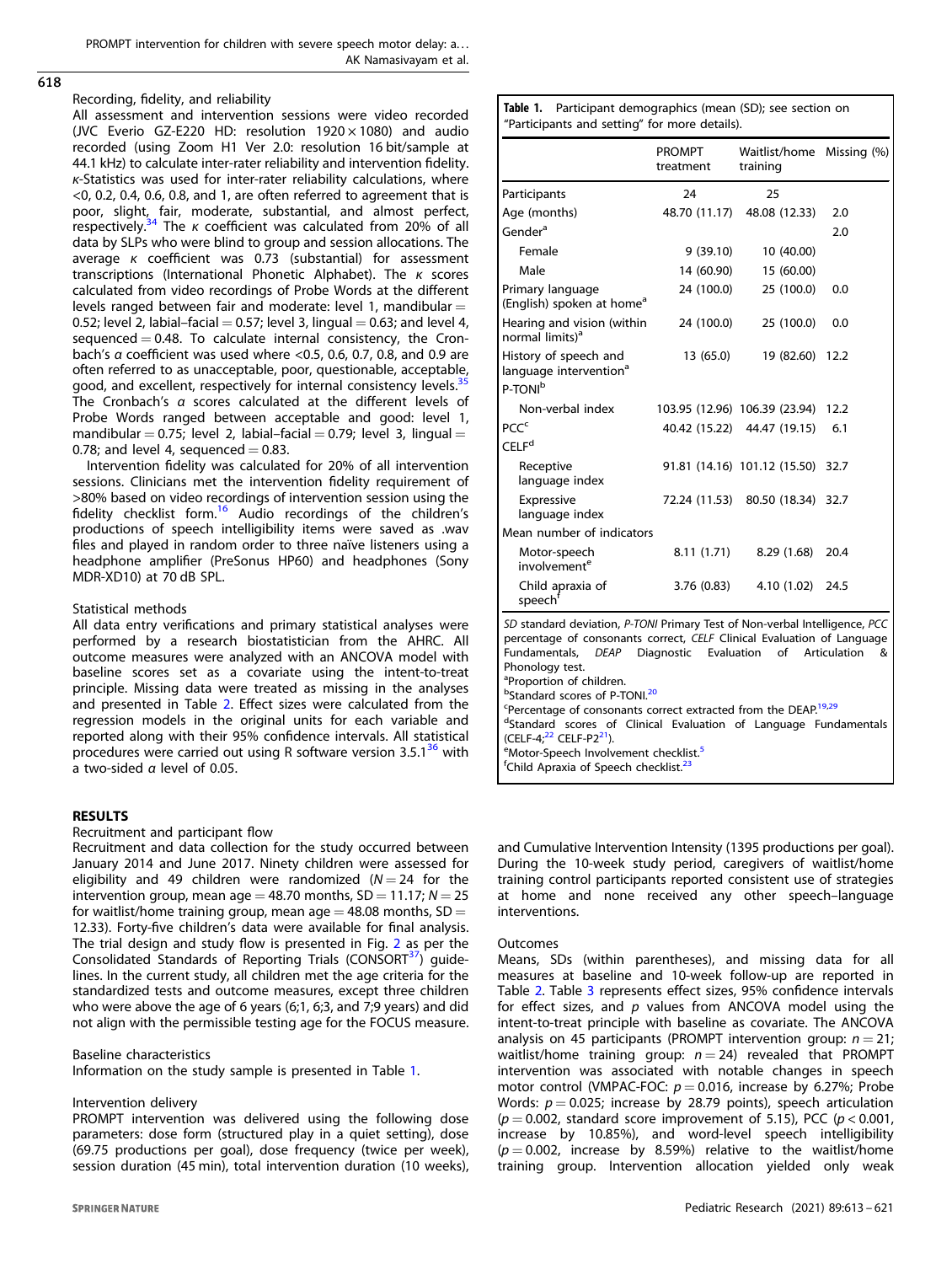| for further details).                       |                               |                                 |                                     |                                 |                 |                   |  |
|---------------------------------------------|-------------------------------|---------------------------------|-------------------------------------|---------------------------------|-----------------|-------------------|--|
| Outcome measures                            | PROMPT treatment ( $n = 24$ ) |                                 | Waitlist/home training ( $n = 25$ ) |                                 | Missing (%)     |                   |  |
|                                             | Baseline, mean<br>(SD)        | 10-week Follow-up,<br>mean (SD) | Baseline, mean<br>(SD)              | 10-week Follow-up,<br>mean (SD) | <b>Baseline</b> | 10-week Follow-up |  |
| Speech motor control                        |                               |                                 |                                     |                                 |                 |                   |  |
| VMPAC-FOC <sup>a</sup>                      | 68.57 (14.30)                 | 78.55 (14.43)                   | 66.26 (11.49)                       | 69.11 (13.50)                   | 6.1             | 14.3              |  |
| VMPAC-SEQ <sup>b</sup>                      | 51.58 (24.84)                 | 61.09 (24.20)                   | 47.19 (21.07)                       | 52.93 (20.52)                   | 6.1             | 14.3              |  |
| Probe Words <sup>c</sup>                    | 223.67 (80.82)                | 267.22 (57.94)                  | 223.38 (75.42)                      | 239.25 (69.79)                  | 0.0             | 12.2              |  |
| Speech articulation                         |                               |                                 |                                     |                                 |                 |                   |  |
| Single-word<br>articulation <sup>d</sup>    | 61.82 (6.99)                  | 67.50 (9.53)                    | 64.40 (8.58)                        | 65.83 (8.93)                    | 4.1             | 10.2              |  |
| PCC <sup>e</sup>                            | 40.42 (15.22)                 | 54.48 (17.36)                   | 44.47 (19.15)                       | 46.27 (20.02)                   | 6.1             | 10.2              |  |
| Phonological process<br>errors <sup>t</sup> | 59.76 (6.42)                  | 62.00 (7.85)                    | 65.21 (8.78)                        | 64.35 (8.16)                    | 8.2             | 12.2              |  |
| Speech intelligibility                      |                               |                                 |                                     |                                 |                 |                   |  |
| Word level (CSIM) <sup>g</sup>              | 40.64 (15.07)                 | 50.44 (16.97)                   | 41.54 (16.30)                       | 41.80 (14.59)                   | 8.2             | 18.4              |  |
| Sentence level (BIT) <sup>h</sup>           | 21.80 (19.41)                 | 31.62 (23.41)                   | 19.23 (15.01)                       | 30.28 (19.87)                   | 8.2             | 16.3              |  |
| Functional communication                    |                               |                                 |                                     |                                 |                 |                   |  |
| FOCUS'                                      | 213.91 (54.26)                | 228.65 (52.99)                  | 214.55 (56.81)                      | 227.24 (53.93)                  | 10.2            | 16.3              |  |

<span id="page-6-0"></span>Table 2. Descriptive statistics (mean (SD) and missing data for all measures at baseline and 10-week follow-up; see section on "Outcome Measures" for further details).

DEAP Diagnostic Evaluation of Articulation & Phonology test, CSIM Children's Speech Intelligibility Measure, BIT Beginner's Intelligibility Test.

<sup>a</sup>VMPAC-FOC, percentage scores from the Verbal Motor Production Assessment for Children – Focal Oromotor Control.<sup>[28](#page-8-0)</sup>

bVMPAC-SEQ, percentage scores from the Verbal Motor Production Assessment for Children – Sequencing.<sup>[28](#page-8-0)</sup>

<sup>c</sup>Probe Words, raw scores based on 40-word item list.<sup>[13](#page-8-0)</sup>

<sup>d</sup>Standard scores derived from the single-word articulation assessment subtest of the DEAP.<sup>[29](#page-8-0)</sup>

<sup>e</sup>PCC, percentage of consonants correct.<sup>[19](#page-8-0)</sup>

<sup>f</sup>Standard scores derived from the single-word phonology assessment subtest of the DEAP.<sup>[29](#page-8-0)</sup>

<sup>g</sup>Percentage scores from the CSIM.<sup>[31](#page-8-0)</sup>

<sup>h</sup>Percentage scores from the BIT.<sup>[32](#page-8-0)</sup>

FOCUS, Focus on the Outcomes of Communication Under Six tool.<sup>[33](#page-8-0)</sup>

differences in VMPAC-SEQ, phonological process errors, sentencelevel speech intelligibility, and functional communication. As per CONSORT reporting guidelines, there were no changes to trial outcomes after the trial commenced.

#### Harms

No adverse events were identified at any point in the study.

## **DISCUSSION**

To our knowledge, this is the first study to evaluate the effectiveness of PROMPT (2×/week, 10 weeks) intervention to improve the speech and functional outcomes in children with SMD relative to a waitlist/home training control. This study also represents the largest cohort of children with severe SSD assessed with a motor-speech intervention. The results indicate that a 10-week PROMPT intervention improved speech motor control, articulation, and word-level speech intelligibility in children with severe SMD. Although important effects were noted for these variables, intervention did not result in notable group differences for phonological process errors, oromotor sequencing, sentence-level speech intelligibility, and functional communication. As PROMPT is a motor-speech intervention, phonological process errors did not change as they were not targeted. It is interesting to note that changes at the level of speech motor control and word-level speech intelligibility do not translate to notable changes at longer units of production (e.g., sentence-level intelligibility) or to improvements in every-day functioning.<sup>[5](#page-8-0)</sup> It is likely that children with SMD with a pathophysiology at the level of neuromotor execution of speech<sup>[2](#page-8-0)</sup> are experiencing increased demands on their speech motor system during the production of longer and more complex utterances, $9^{\circ}$  $9^{\circ}$  and hence improvements in connected speech intelligibility may not be feasible in a short intervention period.<sup>[3,12](#page-8-0)</sup>

In the current study, the effect sizes for focal oromotor control scores indicated a 6% increase. Clinically, for a 3-year-old child with SMD, this would imply that their speech motor skills are approaching the mean of typically developing children for that age group. $^{28}$  $^{28}$  $^{28}$  For children over the age of 3, this 6% increase would represent a change from a severe to a mild deficit, indicating a clinically significant improvement.<sup>[28](#page-8-0)</sup> This implies that early intervention may facilitate the normalization of speech motor skills. For Probe Word scores, a 28-point change is approximately a 9% improvement in speech motor skills, which is similar to the change observed in other variables tested in the study and in the literature. $5,13$  Effect sizes for speech articulation indicate a five standard score change in the intervention group above and beyond maturation and home training, corresponding to a change from 0.4 to 2nd percentile rank. Generally, intervention services are provided to children who are below the 7th percentile.<sup>[38](#page-8-0)</sup> For PCC, a typical measure of speech severity, an effect size of 10% observed in this study indicated a clinically significant improvement in severity scores from severe to moderate–severe.<sup>[19,30](#page-8-0)</sup> Word-level speech intelligibility in the intervention group improved by ~8.5% in effect size relative to the control group. These values are comparable to those reported in the literature for similar populations. $3,12,31$  $3,12,31$  $3,12,31$ Further, at the end of 10 weeks of intervention, children in the study were ~31% intelligible at the sentence level, whereas typically developing children in this age range are expected to be between 71 and 99% intelligible.<sup>[39](#page-8-0)</sup> It is known that <60%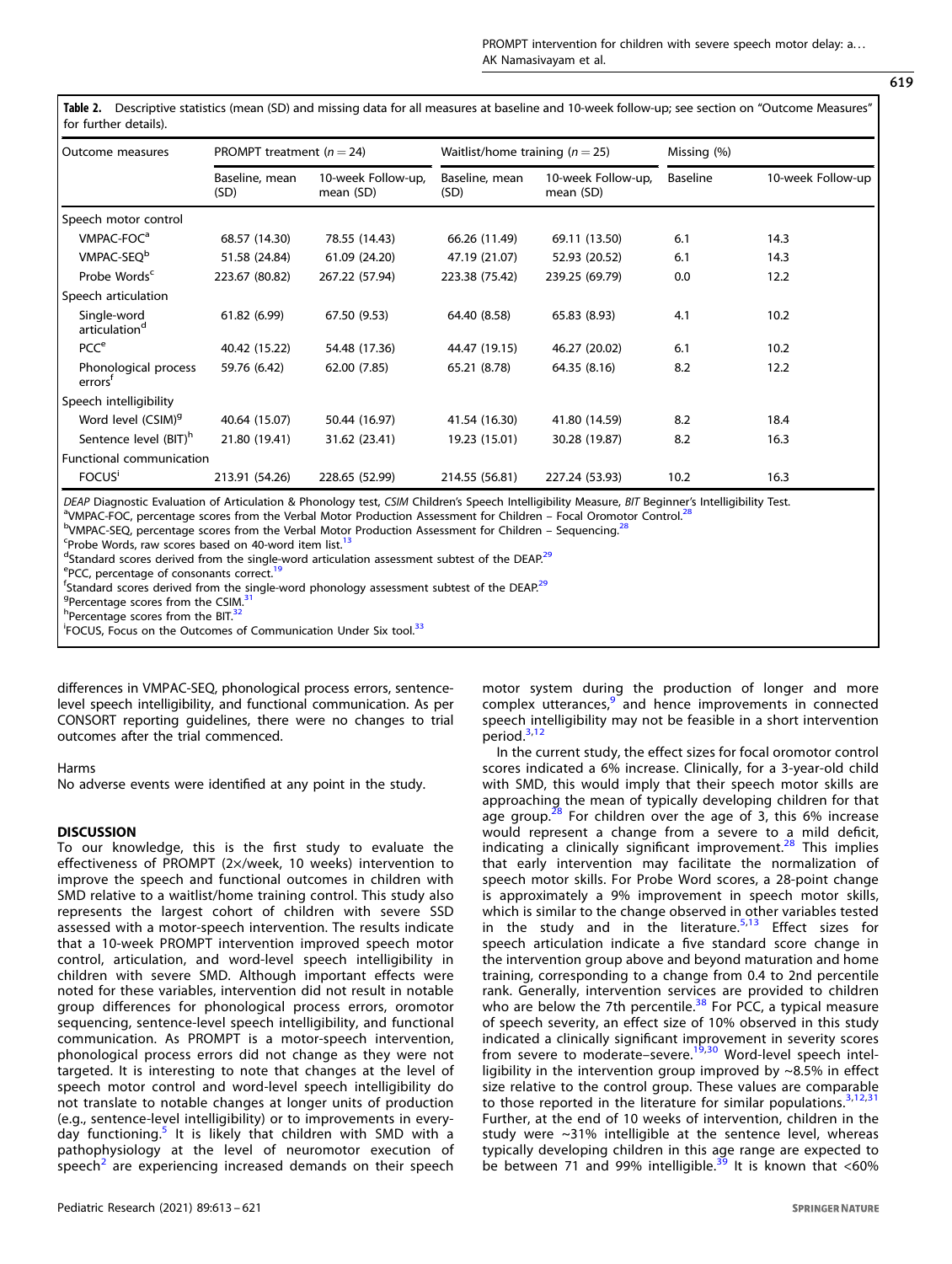PROMPT intervention for children with severe speech motor delay: a... AK Namasivayam et al.

<span id="page-7-0"></span>620

| Table 3. Outcome measure effect sizes, 95% CI of effect sizes, and p<br>values (see section on "Outcomes" for further details). |          |           |                                               |         |  |  |  |  |
|---------------------------------------------------------------------------------------------------------------------------------|----------|-----------|-----------------------------------------------|---------|--|--|--|--|
| Outcome<br>measures                                                                                                             |          |           | Effect size Lower 95% CI Upper 95% CI P value |         |  |  |  |  |
| Speech motor control                                                                                                            |          |           |                                               |         |  |  |  |  |
| VMPAC-FOC <sup>a</sup>                                                                                                          | 6.270    | 1.223     | 11.318                                        | 0.016   |  |  |  |  |
| VMPAC-SEO <sup>b</sup>                                                                                                          | 4.769    | $-3.050$  | 12.587                                        | 0.225   |  |  |  |  |
| Probe Words <sup>c</sup>                                                                                                        | 28.790   | 3.748     | 53.832                                        | 0.025   |  |  |  |  |
| Speech articulation                                                                                                             |          |           |                                               |         |  |  |  |  |
| Single-word<br>articulation <sup>d</sup>                                                                                        | 5.157    | 2.061     | 8.252                                         | 0.002   |  |  |  |  |
| PCC <sup>e</sup>                                                                                                                | 10.855   | 6.166     | 15.545                                        | < 0.001 |  |  |  |  |
| Phonological<br>process errors <sup>t</sup>                                                                                     | 1.858    | $-1.807$  | 5.523                                         | 0.311   |  |  |  |  |
| Speech intelligibility                                                                                                          |          |           |                                               |         |  |  |  |  |
| Word level<br>$(CSIM)^{g}$                                                                                                      | 8.595    | 3.283     | 13.907                                        | 0.002   |  |  |  |  |
| Sentence level<br>$(BIT)^h$                                                                                                     | $-1.632$ | $-11.059$ | 7.796                                         | 0.728   |  |  |  |  |
| <b>Functional communication</b>                                                                                                 |          |           |                                               |         |  |  |  |  |
| <b>FOCUS</b>                                                                                                                    | 2.042    | $-14.971$ | 19.056                                        | 0.809   |  |  |  |  |

CI confidence intervals, DEAP Diagnostic Evaluation of Articulation & Phonology test, CSIM Children's Speech Intelligibility Measure, BIT Beginner's Intelligibility Test.

VMPAC-FOC, percentage scores from the Verbal Motor Production Assessment for Children – Focal Oromotor Control.<sup>[28](#page-8-0)</sup>

<sup>b</sup>VMPAC-SEQ, percentage scores from the Verbal Motor Production Assessment for Children – Sequencing.<sup>28</sup>

<sup>c</sup>Probe Words, raw scores based on 40-word item list.<sup>[13](#page-8-0)</sup>

<sup>d</sup>Standard scores derived from the single-word articulation assessment subtest of the DEAP<sup>[29](#page-8-0)</sup>

<sup>e</sup>PCC, percentage of consonants correct.<sup>19</sup>

<sup>f</sup>Standard scores derived from the single-word phonology assessment subtest of the DEAP.<sup>[29](#page-8-0)</sup>

<sup>9</sup>Percentage scores from the CSIM.<sup>31</sup>

h Percentage scores from the BIT.<sup>32</sup>

FOCUS, Focus on the Outcomes of Communication Under Six tool.<sup>[33](#page-8-0)</sup>

intelligible speech negatively impacts a child's interaction in social settings and should be considered as potential candidates for continued intervention to reach acceptable levels of intelligibility and functional communication.<sup>4</sup>

#### Limitations

There were several limitations noted in the current study that may have influenced the outcome of the results. First, the current RCT requires high internal validity and was conducted under ideal conditions, including tightly controlled intervention dosage, $3$  and intervention provided by PROMPT Certified and Instructor-level SLPs with >10 years of experience. Future research should reflect real-world practice settings and adaptive variations in intervention delivery, as well as differences in SLP experience.

Second, although positive evidence of transfer and generalization of speech motor skills to articulation and ecologically valid speech intelligibility testing was noted, the study did not address maintenance of intervention effects. Maintenance of intervention gains over an extended period of time (e.g., 4 months) has been suggested to be a critical feature in differentiating intervention effectiveness for children with speech motor disorders.<sup>[8](#page-8-0)</sup> Follow-up studies on PROMPT intervention are encouraged to include maintenance testing in their study design.

Lastly, the lack of changes observed in the FOCUS outcome measure may reflect an inadequate sample size as noted earlier (see section on "Sample size calculation"). Despite conducting a

multi-center RCT using active and elaborate recruitment procedures, it was clinically and logistically not feasible to recruit a large sample size for a disorder such as SMD that has low prevalence and incidence.<sup>[2](#page-8-0)</sup> Future research may consider budgeting for the recruitment of a larger sample size involving more sites.

## **CONCLUSION**

This is the first RCT to examine the efficacy of PROMPT intervention for children with severe SMD. The findings suggest that PROMPT intervention when provided for two times a week for 10 weeks results in notable improvements in speech motor control, articulation, and word-level speech intelligibility. However, this population may also need more than one 10-week block of therapy to reach acceptable levels of sentence-level intelligibility and functional communication. Overall, the findings suggest that PROMPT intervention is a clinically effective intervention approach for children with severe SMD.

## DATA AVAILABILITY

De-identified data can be obtained by emailing the corresponding author at a. namasivayam@utoronto.ca.

## ACKNOWLEDGEMENTS

We thank all of the families who participated in the study, and all of the staff, including more than 40 research assistants, independent contractors (speech–language pathologists), and volunteers from the University of Toronto, who assisted with the study. We gratefully acknowledge the collaboration of the following clinical centers who participated in the data collection for this study: John McGivney Children's Center of Essex County (Windsor, Ontario), The Speech & Stuttering Institute (Toronto, Ontario), and Erinoak Kids Center for Treatment and Development (Mississauga, Ontario). This study was funded by an international competitive Clinical Trials Research Grant (2013–2019) awarded to the first author by the PROMPT Institute, Santa Fe, NM, USA.

## AUTHOR CONTRIBUTIONS

A.K.N. conceived and obtained the funding. A.K.N. was the principal investigator who was responsible for the study design, recruitment of study personnel, and led the data collection process. A.K.N. and A.H. drafted the manuscript. P.v.L. participated in the design of the study and offered in-kind support (research lab and research staff), as well as provided critical feedback throughout the study and on the draft of the manuscript. A.K.N., A.H., F.G., and V.L. collected, reviewed, analyzed. and assisted with the interpretation of the data. All authors have read and approved the final manuscript. The corresponding author attests that all listed authors meet the Pediatric Research authorship criteria and that no others meeting the criteria have been omitted.

## ADDITIONAL INFORMATION

Competing interests: The study was funded by the PROMPT Institute, Santa Fe, NM, USA. However, the funding agency was not involved in the study design, data collection, analysis and interpretation of the data, writing of the report, or the decision to submit the article for publication.

Patient consent: The study was approved by the Research Ethics Board at the University of Toronto (Protocol #29142), and written informed consent was given by all participants.

Transparency declaration: The lead author (manuscript's guarantor) affirms that this manuscript is an honest, accurate, and transparent account of the study being reported; that no important aspects of the study have been omitted; and that any discrepancies from the study as planned (and, if relevant, registered) have been explained.

Provenance and peer review: Not commissioned; internally peer reviewed by authors and AHRC externally peer reviewed the manuscript related to data entry, data tables, and all statistical analysis.